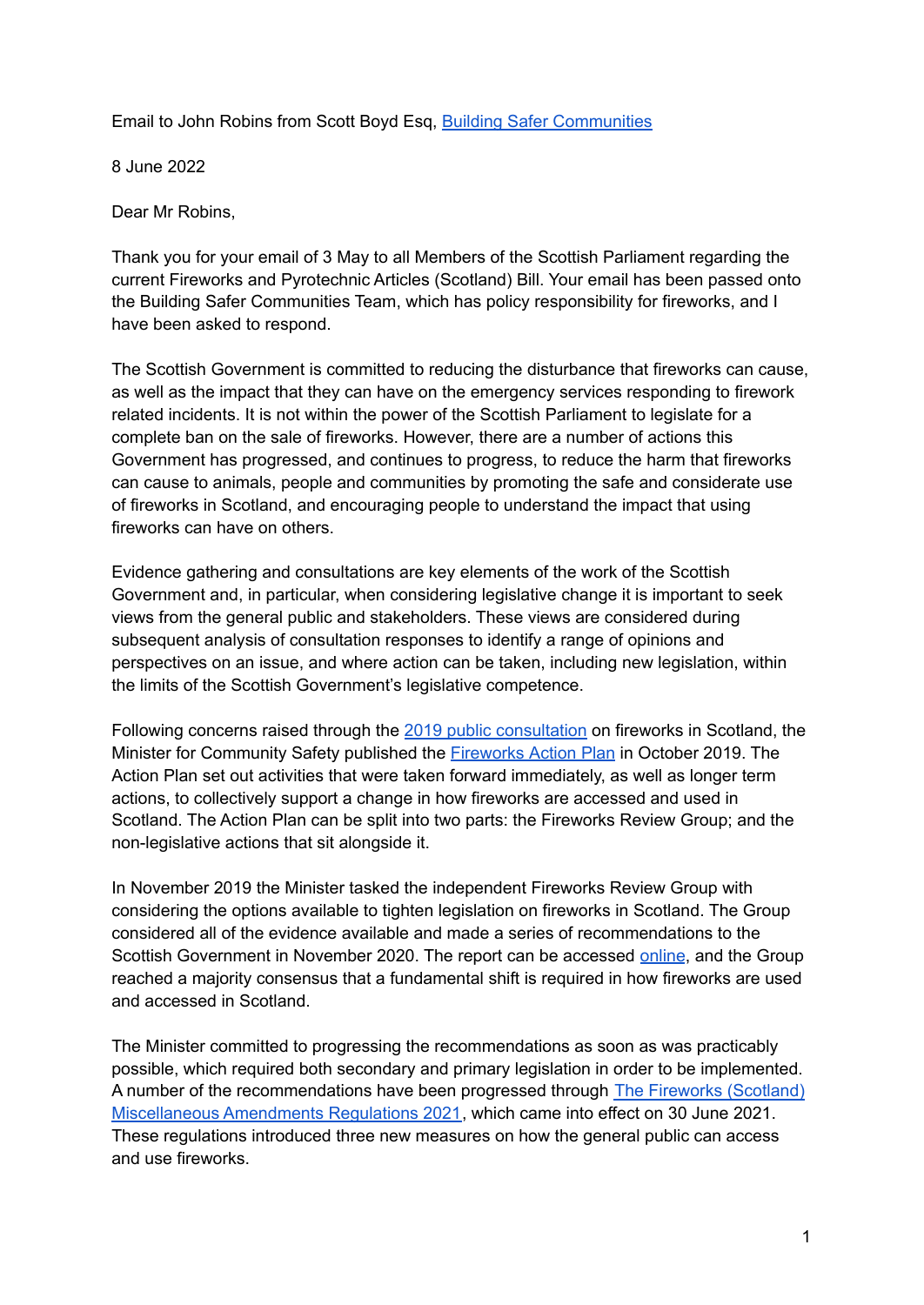The three new measures introduced are:

- Restrictions on the times of day fireworks can be used by the general public to between 6pm and
	- 11pm (subject to some exempt dates on holidays or dates of cultural significance).
- Restrictions on the times of day fireworks can be supplied to the general public to during the daytime hours of 7am and 6pm, alongside existing requirements on retailers around
- sale and storage licences. ● A limit the quantity of fireworks that can be supplied to the general public to 5kg at any one time.

Following a further [consultation](https://consult.gov.scot/justice/use-and-sale-of-fireworks-in-scotland/) in 2021, which you have referred to in your letter, the introduction of the Fireworks and Pyrotechnic Articles (Scotland) Bill was [announced](https://www.gov.scot/news/fireworks-and-pyrotechnic-bill-published/) by the Scottish [Parliament](https://www.gov.scot/news/fireworks-and-pyrotechnic-bill-published/) on 2 February to further tighten the law on the sale and use of fireworks and pyrotechnics in Scotland. The Bill's proposed measures include:

- the introduction of a fireworks licensing system
- a new power for local authorities to designate firework control zones, where it is not permitted
	- for the public to use fireworks
- restricting the days fireworks can be sold to and used by the general public
- a new offence to criminalise the supply of fireworks and pyrotechnics to under-18s to ensure adults
	- do not purchase such products on behalf of children
- a new offence of being in possession of a pyrotechnic while in a public place, without reasonable

excuse

These measures take forward the recommendations requiring primary legislation. The Criminal Justice Committee is leading on scrutiny of the Bill on behalf of the Scottish Parliament. An update on the Bill's progress through Parliament can be found here: [https://www.parliament.scot/bills-and-laws/bills/fireworks-and-pyrotechnic-articles-scotland-bi](https://www.parliament.scot/bills-and-laws/bills/fireworks-and-pyrotechnic-articles-scotland-bill/introduced) [ll/introduced](https://www.parliament.scot/bills-and-laws/bills/fireworks-and-pyrotechnic-articles-scotland-bill/introduced)

Throughout the Bill's development we have worked closely with animal welfare organisations and, if the Bill is passed by Parliament, this will continue as measures within the Bill are implemented. This includes, for example, working with a range of stakeholders, including animal charities, to develop the mandatory training course that will underpin the licensing regime.

Our work around fireworks is not confined to legislation alone and in addition to taking forward Legislation, non-legislative actions from the Action Plan have been progressed. This includes greater awareness raising, education and preventative activity in communities across Scotland, including our spend on safety campaigns.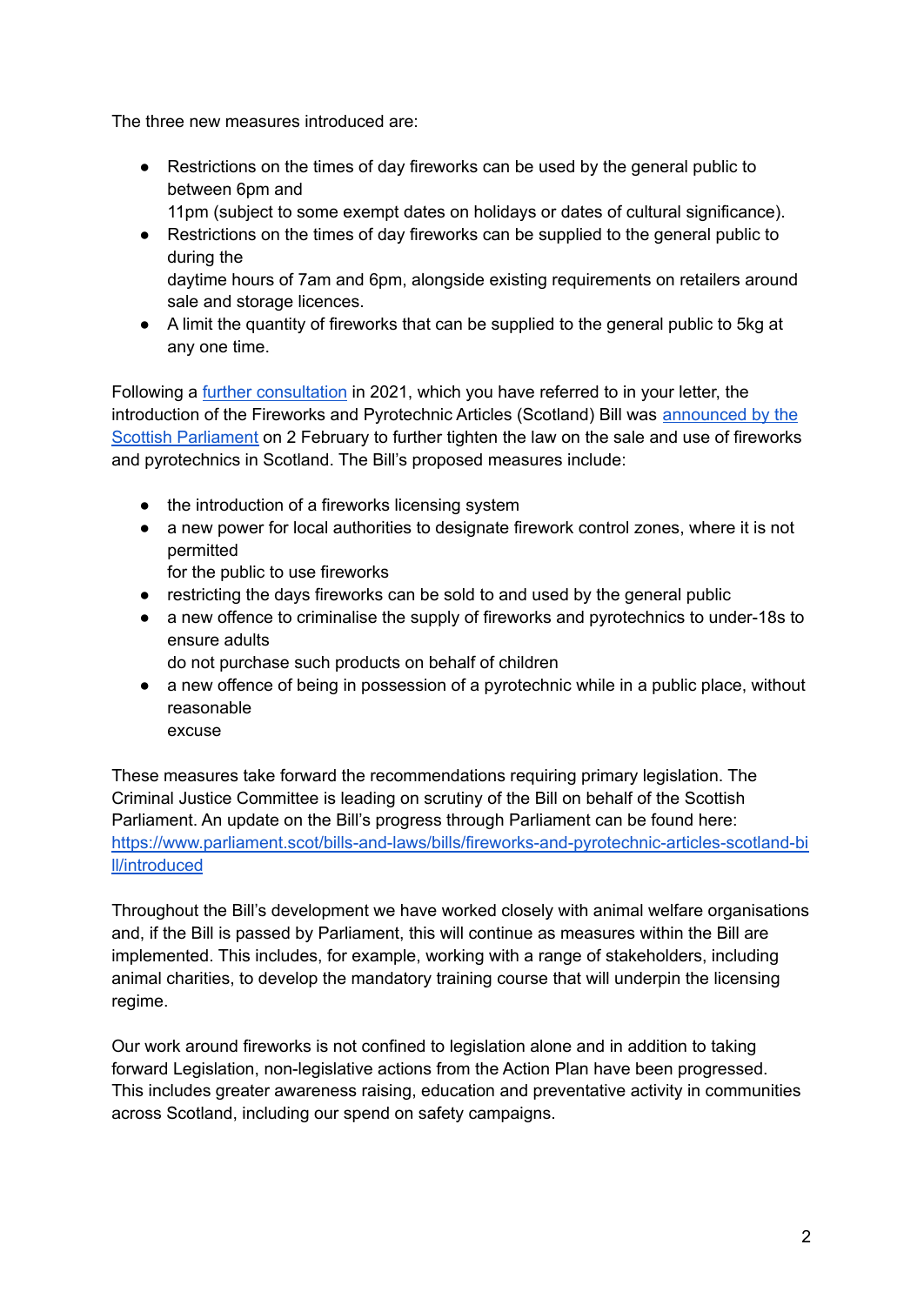As detailed in our FOI response to you in November 2019, in advance of Bonfire night in that year, The Scottish Government launched two public communication campaigns:

- The first was a campaign on the Impact of Fireworks that was designed to improve people's awareness and understanding of the impact the legitimate use of fireworks can have on people and animals. This is in response to the strong theme that emerged from consultation on the impact the noise associated with fireworks can have on people, animals and the environment. This is particularly in relation to the private use of fireworks, and was linked with a clear 'ask' for people to attend organised displays and linked to the Scottish Fire and Rescue Service website which provided details of local displays. This campaign featured on radio platforms, social media platforms, and included a featured video and advertorials in local press platforms.
- The second campaign focussed on improving people's awareness and understanding of the existing Rules and Regulations on fireworks, and how and when to report their misuse. While nationwide, this campaign targeted specific communities where there have previously been higher levels of concern about the illegitimate use of fireworks. The campaign included information on: where and when fireworks can be set off; who can purchase; how to report firework misuse; and penalties and consequences of misuse. The campaign was taken forward in partnership with Crimestoppers and was co-designed with local community safety partners in Edinburgh, Glasgow and West Lothian. The campaign comprised: targeted social media activity with infographics, information flyers and leaflets that were delivered to households in key areas along with posters in local high schools. The campaign encouraged communities to report firework incidents with the additional option of reporting incidents anonymously.
- A third campaign, first launched ahead of Bonfire night in 2020, introduced point of sale guidance to improve the information and advice available to people when they purchase fireworks at a retail premise. Working closely with Trading Standards and the Fireworks Industry a fireworks safety information leaflet was developed and distributed by participating retailers to individuals purchasing fireworks. Leaflets were distributed to retailers via: local authority trading standards officers to smaller stores during routine site visits; distribution directly to participating supermarkets (Morrison's, Lidl and Aldi); and, distribution via Scottish Wholesalers and Scottish Grocers Federation.

All three of these campaigns are now annual campaigns which are developed and run each year over the bonfire season.

I hope my reply is useful and that you are able to support our work to ensure that when fireworks are used they are used safely, during recognised periods, and with due regard for the impact on other people and animals.

Yours sincerely,

Scott Boyd

SCD : Building Safer Communities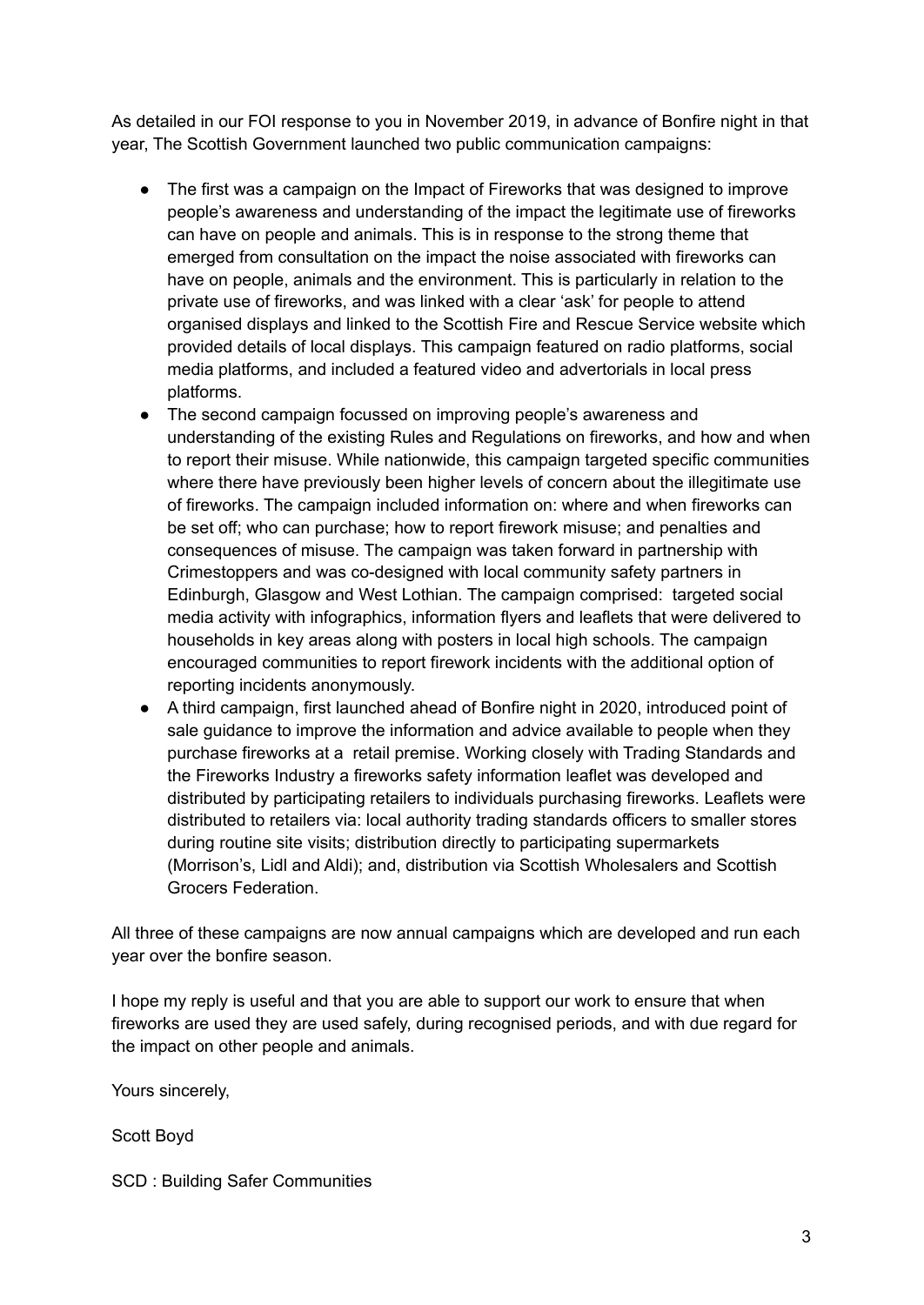John Robins in response:



**LEGISLATE TO LIBERATE** 

**John F. Robins, Campaigns Consultant, Animal Concern Ltd, Post Office Box 5178, Dumbarton G82 5YJ. Tel. 01389-841-639, Mobile: 07721-605521. E-mail: [info@animalconcern.org](mailto:info@animalconcern.org) website: <http://www.animalconcern.org/> Animal Concern Ltd is a Registered Scottish Charity (No. SC050422) and a registered non-profit making Limited Company (Co. No. SC109126) Established in 1988 as Animal Concern (Scotland) Limited, we changed our name to Animal Concern in 1992 as several of our campaigns were international. It incorporates the Scottish Anti-Vivisection Society which was founded in 1876.**

Scott Boyd Esq., Building Safer Communities The Scottish Government, St Andrew's House, Regent Road, Edinburgh EH1 3DG

Dear Mr. Boyd,

Many thanks for your detailed and easily understood response to my email of  $3<sup>rd</sup>$  May to all MSPs regarding the Fireworks and Pyrotechnic Articles (Scotland) Bill. It is appreciated.

I have been campaigning on this issue for four decades and during that time there have been numerous new controls and legislation tweaks to try and reduce the negative impact of fireworks. I reckon the Fireworks and Pyrotechnic Articles (Scotland) Bill suggests more new controls and legislation tweaks than all those which have gone through over the last forty years. Despite all the tightening of legislation on fireworks the fact that we are now talking about yet more new legislation shows that previous changes to the law have had little or no impact. The proposals contained in the current Bill are numerous and diverse and I see little chance of them being properly implemented and policed.